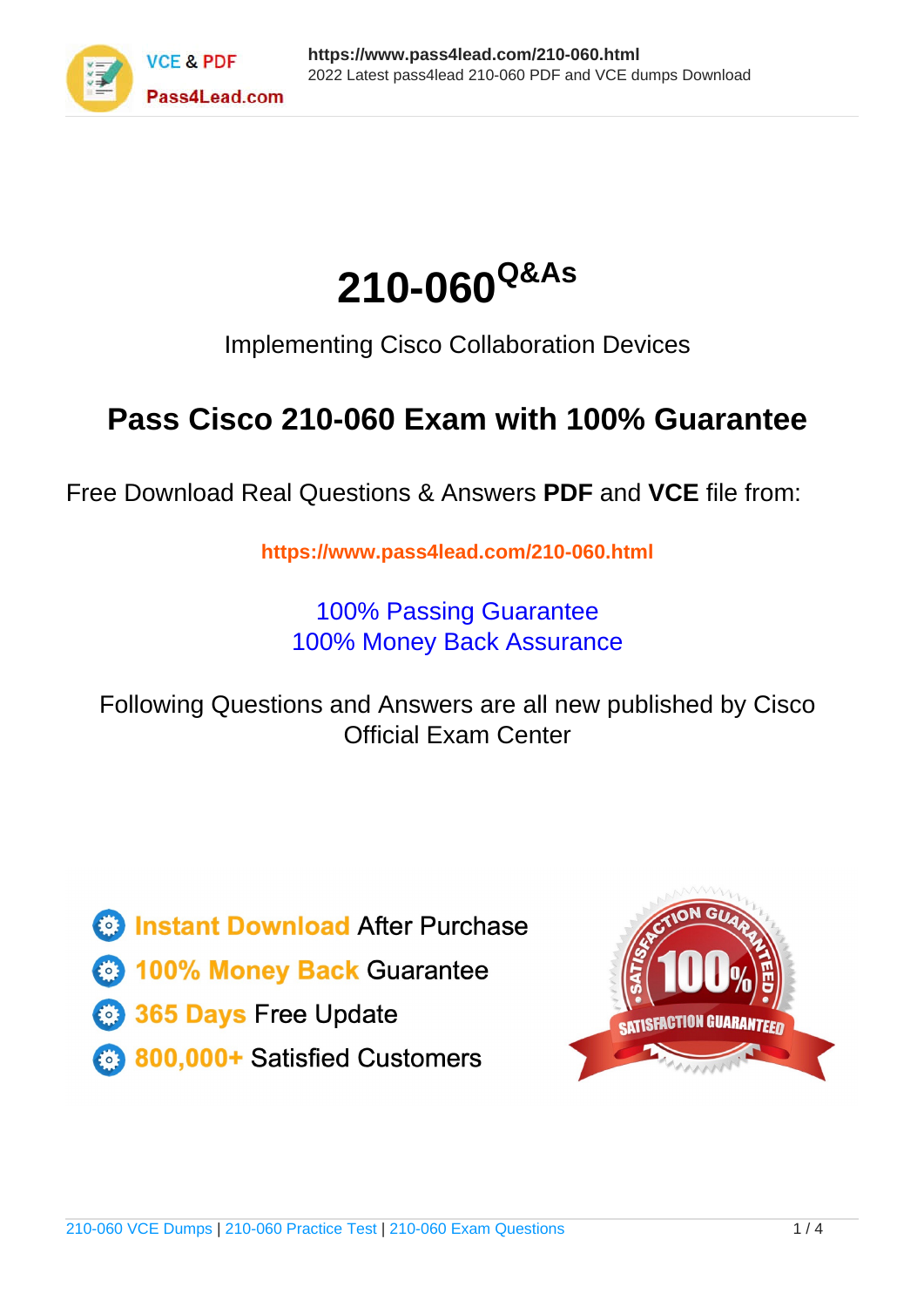

### **QUESTION 1**

Which directory number setting defines calling permissions?

- A. route partition
- B. external phone mask
- C. calling search space
- D. associated devices

Correct Answer: C

### **QUESTION 2**

User A needs to have a line shared on the user B phone. Both phones register with Cisco Unified Communications Manager. Which method can be used from Cisco Unified Communications Manager Administration web pages to configure a shared line on the user B phone?

- A. Navigate to the user B phone > Add the user A DN.
- B. Navigate to the user B phone > Shared Line > Add the user A DN.
- C. Navigate to DN configuration > Shared Line > Add the user A DN.
- D. Navigate to end user configuration > Shared Line > Add the user A DN.

Correct Answer: A

### **QUESTION 3**

Which four devices can be used to provide analog ports, traditional phones, and fax machines? (Choose four.)

- A. Cisco VG224 Analog Voice Gateway
- B. Foreign Exchange Station Voice Interface Card
- C. Cisco High Density VoiceFax Network Module
- D. Cisco ATA190 Analog Telephone Adapter
- E. Cisco VG350 Analog Voice Gateway
- F. Cisco Unified Border Element
- G. Foreign Exchange Office Voice Interface

Correct Answer: ABDE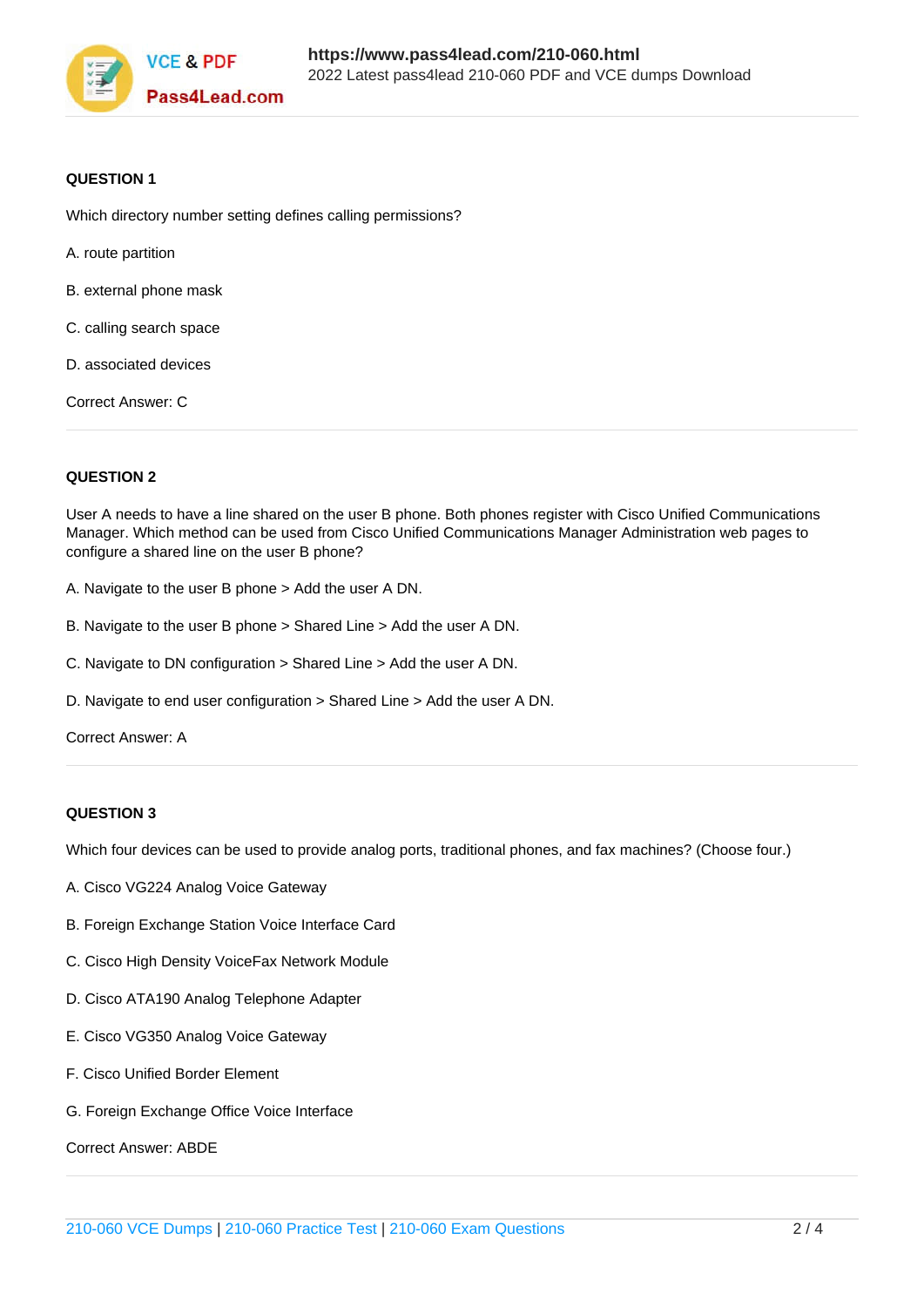

### **QUESTION 4**

What are three ways for an administrator to create users in Cisco Unity Connection? (Choose three.)

- A. Use the Bulk Administration Tool
- B. Import from Cisco Unified Communications Manager Express
- C. Import from a Microsoft Word document
- D. Import from an Adobe PDF document
- E. Use manual creation
- F. Import from a Microsoft Outlook contacts list G. import from LDAP
- G. import from LDAP

Correct Answer: ABG

### **QUESTION 5**

Which two user types are valid when a user is created in Cisco Unified Communications Manager? (Choose two.)

- A. local end user
- B. LDAP synchronized end user
- C. UDS end user
- D. EDI end user
- E. BDI end user

Correct Answer: AB

[210-060 VCE Dumps](https://www.pass4lead.com/210-060.html) [210-060 Practice Test](https://www.pass4lead.com/210-060.html) [210-060 Exam Questions](https://www.pass4lead.com/210-060.html)